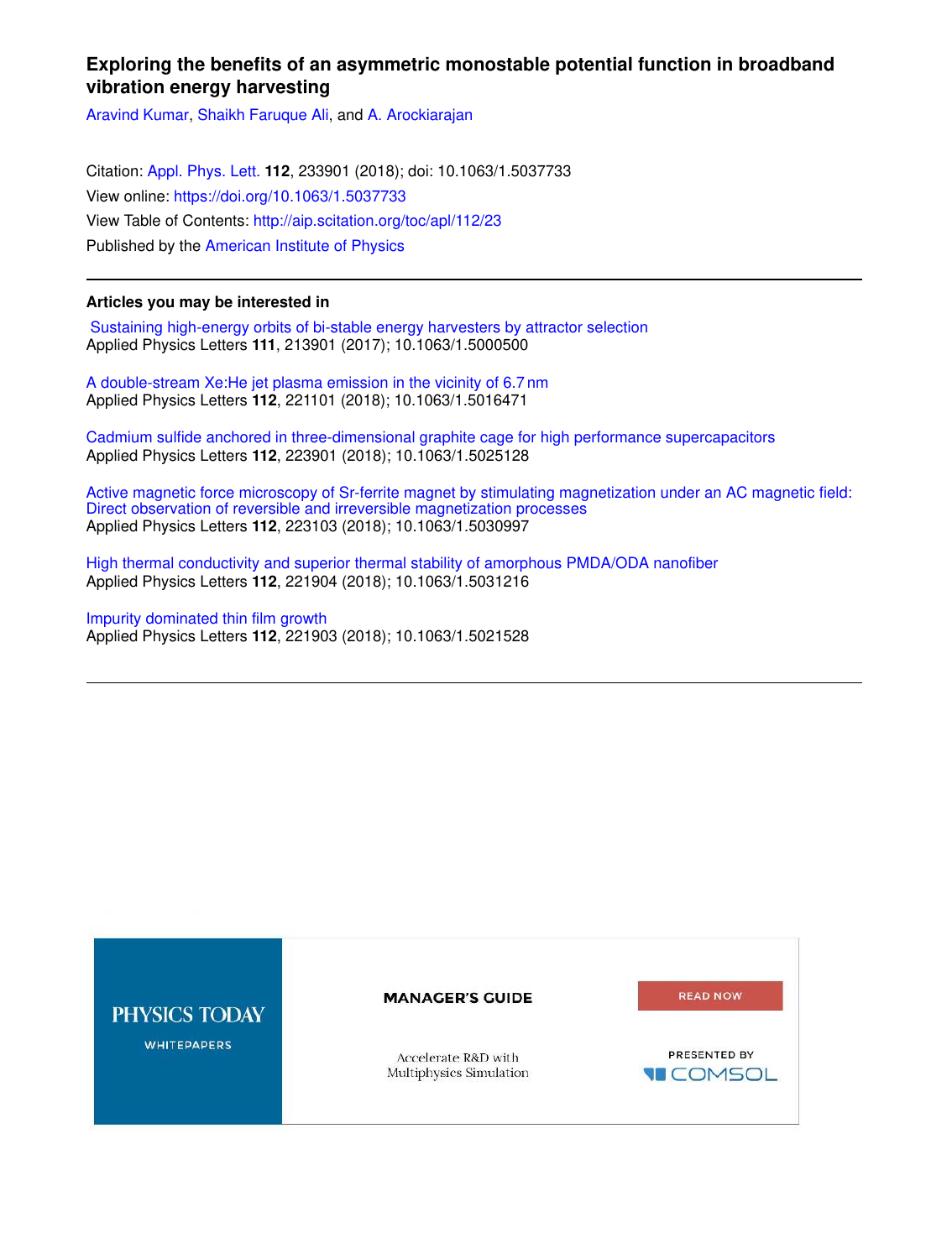

## Exploring the benefits of an asymmetric monostable potential function in broadband vibration energy harvesting

Aravind Kumar,<sup>a)</sup> Shaikh Faruque Ali,<sup>b)</sup> and A. Arockiarajan<sup>c)</sup> Department of Applied Mechanics, Indian Institute of Technology Madras, Chennai 600 036, India

(Received 27 April 2018; accepted 21 May 2018; published online 5 June 2018)

This letter explores the benefits offered by an asymmetric monostable potential function over the conventional symmetric linear and bistable potential functions in broadband vibration energy harvesting. Multi-stable harvesters such as the bistable and tristable harvesters provide an order of magnitude higher power than the linear harvesters while undergoing inter-well oscillations. However, when the excitation noise levels are insufficient to trigger inter-well oscillations, such harvesters provide very low power output. We propose a monostable configuration with an asymmetric potential energy function that is capable of providing a high energy output starting from excitation levels as low as  $0.005$   $g^2$ /Hz (g denotes acceleration due to gravity). The superior performance of the proposed asymmetric configuration over the conventional linear and bistable configurations is demonstrated through experiments, considering a band-limited white noise excitation. The experimental results also indicate that the asymmetric configuration delivers higher power at lower strain levels than the bistable configuration, mitigating the burden on the piezoelectric transducer. Thus, the asymmetric configuration offers a two-fold advantage in energy harvesting, leading to an increase in both the power output and the lifetime of the piezoelectric transducer. Published by AIP Publishing. https://doi.org/10.1063/1.5037733

Energy harvesting has received great attention over the past decade as it could augment sustainable power supply to wireless sensor networks. Vibration energy harvesting is particularly attractive as mechanical vibrations are commonly available in industrial and structural environments and could act as a long term source of power for miniature devices monitoring such environments. The best performance of a conventional vibration energy harvester is usually limited to a harmonic excitation at its fundamental resonance frequency and at off-resonance frequencies, the power harvested is drastically reduced.<sup>1,2</sup> To address this cardinal issue, a non-linear magneto-elastic interaction is often introduced to enhance the bandwidth of the system. $3,4$  Magneto-elastic structures with different types of potential energy function, such as monostable hardening,<sup>5-7</sup> monostable softening,<sup>5,8</sup> bistable,<sup>9-12</sup> and tristable $13-15$  configurations have been explored extensively, to enable a high power output over a wide range of frequencies.

Recent efforts have been devoted to the evaluation of nonlinear harvesters under Gaussian white noise or colored noise excitation, which are more accurate representations of the ambient vibrations. Daqaq<sup>7</sup> has provided a comprehensive analysis of the influence of stiffness nonlinearities on the power harvested from a piezoelectric energy harvester under a Gaussian white noise excitation. His results are in agreement with Cottone et  $al<sup>16</sup>$  who have shown that a bistable energy harvester provides a remarkable improvement over its linear counterpart only when the inter-well oscillations are activated. This requires either sufficiently large excitation to overcome the potential barrier $17,18$  or an appropriate impact mechanism to push the system to a high energy

orbit.<sup>19</sup> Multi-stable harvesters, undergoing intra-well low energy oscillations, at very low excitation levels show no superiority over their linear counterparts.<sup>7,20</sup> Hence, recent research focuses on developing harvesters with adaptive bistable potentials that significantly reduce the energy required to overcome the potential barrier. Both active $21$  and passive $22,23$  adaptive mechanisms have been explored to reduce the potential barrier and maximize the harvested energy. However, to ensure a complete relief from overcoming the potential barrier while retaining the benefits of nonlinear stiffness, a harvester with a nonlinear monostable potential could be used. A symmetric monostable hardening potential provides a substantial increase in the bandwidth under a harmonic or sweep excitation but it offers no benefit when compared with its linear counterpart under broadband random excitations. $6,7$  On the other hand, it has been shown through theoretical studies that, under a white noise excitation, monostable energy harvesting could benefit from asymmetries while the same is detrimental in bistable energy harvesting.<sup>24</sup> This brings about the interest to explore an asymmetric monostable potential as an alternative to a symmetric bistable potential, rather than using an asymmetric bistable or a symmetric monostable potential.

In this letter, we put forward the benefits offered by an asymmetric monostable potential in vibration energy harvesting over the symmetric bistable and linear potential functions. We show through experiments that the asymmetric monostable configuration can provide significant improvement in power output than the bistable and linear harvesters under a band-limited white noise excitation. Further, the asymmetric monostable configuration comes with an added advantage that the strain levels in the piezoelectric transducer are much lower than the bistable configuration, which translates to a longer lifetime of the piezoelectric transducer.

a)Electronic mail: aravindkumarerode@gmail.com

b)Electronic mail: sfali@iitm.ac.in

c)Electronic mail: aarajan@iitm.ac.in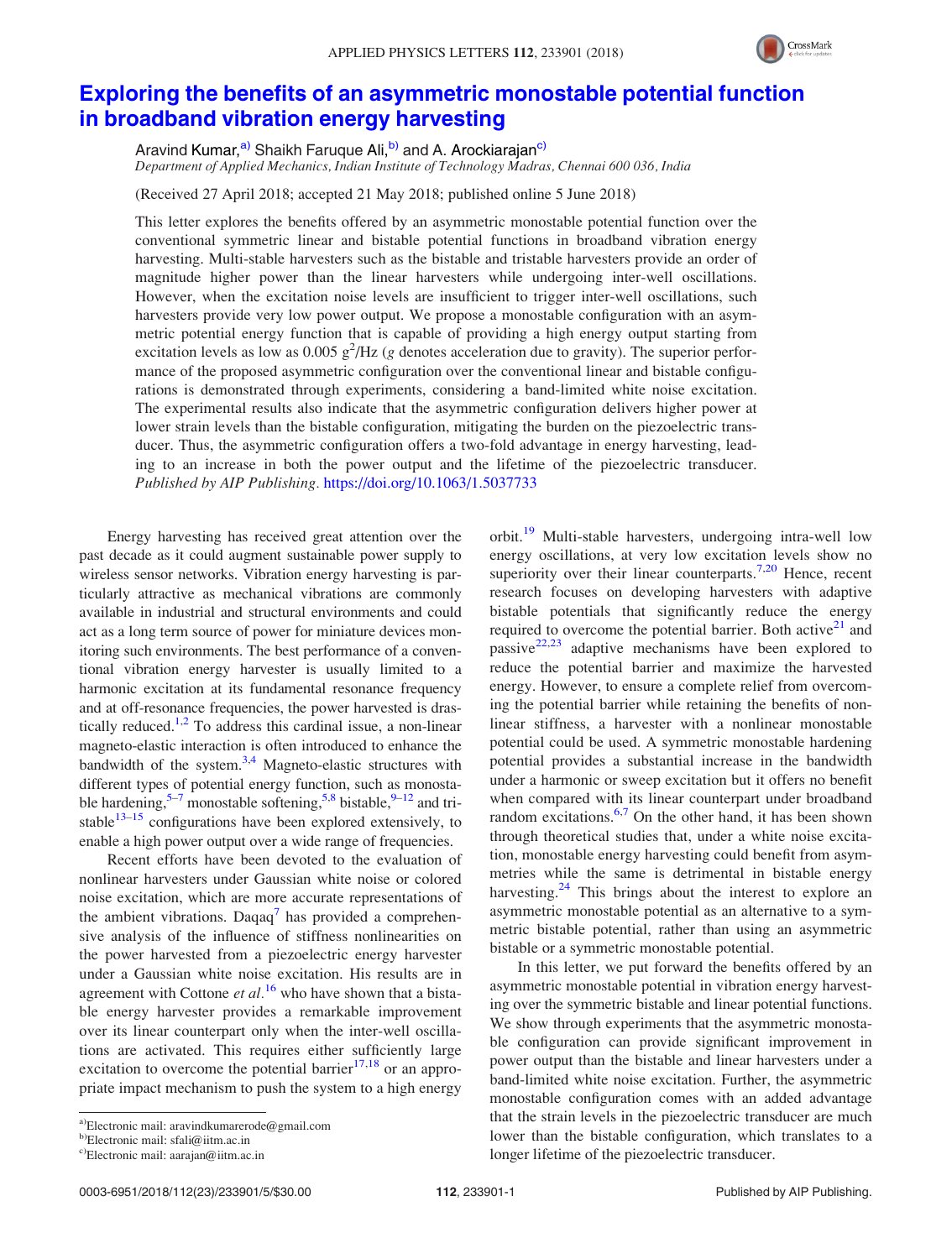The proposed asymmetric monostable energy harvester consists of a cantilever beam with a magnet attached to its free end as illustrated in Fig.  $1(a)$ . A piezoelectric transducer is pasted in a unimorph configuration near the fixed end of the beam. A cylindrical bar magnet is placed below the vertical clamped position of the beam to introduce nonlinear magnetic interactions. The cylindrical magnet interacts in a repulsive manner with one of the poles of the tip magnet and attractive with another, resulting in an asymmetric monostable configuration. A conventional bistable harvester, on the other hand, consists of two external magnets, that always interact in an attractive manner with the pole of the tip magnet facing them as illustrated in Fig.  $1(b)$ . Due to this symmetry in interaction, the potential energy of the bistable harvester can be expressed as an even function with respect to the transverse tip displacement of the beam, $2<sup>5</sup>$ 

$$
\Pi_b(w) = -b_1 w^2 + b_2 w^4, \tag{1}
$$

where w denotes the dimensionless transverse displacement of the beam at its free end and  $b_1$  and  $b_2$  are systemdependent positive constants. Two stable static equilibrium positions occur at either side of the vertical clamped position of the beam at locations where the attractive magnetic force exactly cancels out the elastic restoring force in the beam as illustrated in Fig. 2. In the proposed monostable harvester, the asymmetric interaction between the base and the tip magnets results in,

$$
\Pi_a(w) = -a_0 - a_1 w - a_2 w^2 + a_3 w^3 + a_4 w^4, \qquad (2)
$$

where the positive constants  $a_0$  to  $a_4$  depend on parameters such as modulus of elasticity of the beam and the magnet spacing and dimensions.<sup>26</sup> The lone static stable equilibrium position of the harvester occurs at the location where the repulsive magnetic force exactly cancels out the elastic restoring force in the beam, resulting in an asymmetric monostable configuration as illustrated in Fig. 2. Figure 2 shows the potential energy functions for the linear, bistable and asymmetric monostable configurations considered as,  $\Pi_L = w^2$ ,  $\Pi_B = w^4 - w^2$  and  $\Pi_A = w^4 + 0.5w^3 - 0.25w^2$  $-0.25w - 0.5$ , respectively, for illustration.

The cantilever-type piezoelectric energy harvesters, shown in Fig. 1, are modeled as Euler-Bernoulli beams with



FIG. 1. Schematic representation of the piezomagnetoelastic energy harvester: (a) proposed asymmetric monostable configuration and (b) conventional bistable configuration.



FIG. 2. Potential energy function of the different configurations considered for this study. The static stable equilibrium positions of each configuration are indicated using circle markers of the associated color.

appropriate boundary conditions. $27$  The fundamental mode dominates the response of the system for the excitation bandwidth considered. Hence, for a single mode approximation, the equations of motion of the harvester are expressed in a non-dimensional form as follows,

$$
\ddot{w} + 2\zeta \omega_n \dot{w} + \frac{d\Pi}{dw} - \chi v = f(t),
$$
\n(3)

$$
\dot{v} + \lambda v - \kappa \dot{w} = 0,\tag{4}
$$

where v is the dimensionless voltage,  $\zeta$  is the damping ratio,  $\omega_n$  is the dimensionless linearized natural frequency, and  $\lambda$ is the decay constant of the electrical circuit. The terms  $\gamma$ and  $\kappa$  represent the dimensionless electromechanical coupling coefficients. The restoring force in the system is the derivative of the potential energy function,  $h(w) = \frac{d\Pi}{dw}$ . The excitation  $f(t)$  is proportional to the base acceleration.

Three different configurations of the harvester, namely, linear, bistable and asymmetric monostable configurations were considered for experiments and tested under a bandlimited white noise excitation. Figure 3 shows the experimental prototype of the proposed energy harvester as a cantilever beam of dimensions  $90 \text{ mm} \times 10 \text{ mm} \times 0.26 \text{ mm}$ , made of spring steel. A Macro Fiber Composite transducer of model M2807-P2, manufactured by Smart Material Corp. is pasted in a unimorph configuration near the fixed end of the beam. Two small cylindrical Neodymium magnets, each of length 5.95 mm, diameter 4.97 mm and mass 6.1 g are attached on either side of the free end of the beam. For the proposed asymmetric configuration, a rare earth magnet of diameter 24.81 mm and thickness 2.92 mm is placed below the vertical clamped position of the beam. For the bistable configuration, two Neodymium magnets of diameter 24.92 mm and thickness 3.01 mm are placed symmetrically on either side of the vertical clamped position of the beam. The entire setup is mounted to a slip table which is excited by an electro-dynamic shaker MPA101-L215M of make "ETS solutions." The operation of the shaker is regulated with the help of a feedback based VR Medallion controller. The tip displacement of the beam is measured with the help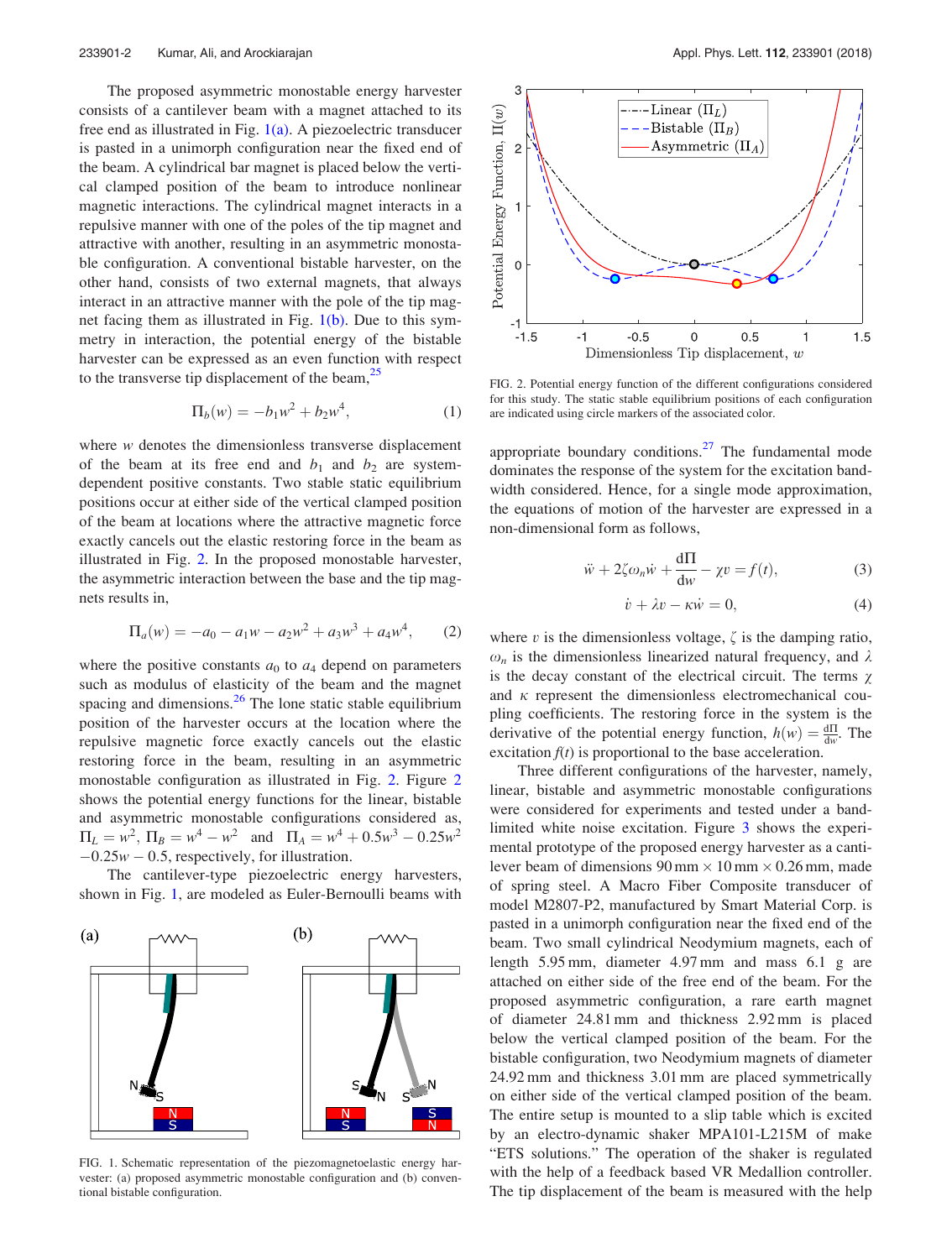

FIG. 3. Experimental test rig, showing the asymmetric energy harvester mounted on a slip table.

of a laser vibrometer. Data acquisition is enabled using NI DAQ integrated with  $LabView^{\circledR}$  software. The average power harvested from the system is calculated as,  $P = \frac{E[V^2]}{R}$  $\frac{V}{R_l}$ . Here,  $R_l$  represents the load resistance and V represents the potential difference across that load resistance. The excitation bandwidth was fixed at 10–30 Hz while five different values of load resistance were deployed for the analysis.

The experimentally obtained phase portraits and voltage time histories for the asymmetric monostable and the bistable configurations, for a load resistance of  $6.7 \text{ k}\Omega$ , are shown in Fig. 4. The average power harvested is also indicated therein. The phase portrait of the asymmetric energy harvester, illustrated in Fig.  $4(a)$ , consists of two distinctive lobes which arise due to the asymmetry of the potential energy function. As observed from Fig. 4, the asymmetric harvester exhibits a response with comparatively larger amplitudes of displacement and voltage at a very low excitation level of  $0.005 \text{ g}^2/\text{Hz}$ (g denotes acceleration due to gravity) while the bistable harvester exhibits low amplitude intra-well oscillations at such excitation levels. Consequently, at  $0.005 \text{ g}^2/\text{Hz}$ , the power output of the asymmetric configuration ( $P = 15.432 \mu W$ ) is around 20 times higher than that of the bistable configuration  $(P = 0.749 \,\mu\text{W})$ , as indicated in Fig. 4. The bistable harvester produces a comparable power output ( $P = 16.812 \,\mu$ W) only at  $0.02 \text{ g}^2/\text{Hz}$ , while it undergoes inter-well oscillations. The intra-well and inter-well responses of the bistable harvester are shown in Figs.  $4(b)$  and  $4(c)$ , respectively.

The performance of different configurations under increasing excitation levels has been tested by varying the excitation amplitude from 0.005  $g^2$ /Hz to 0.025  $g^2$ /Hz in steps of  $0.005$   $g^2$ /Hz. The power harvested from different configurations is plotted against the excitation amplitude for two different load resistances in Fig. 5. It is evident from Fig. 5 that both the bistable and the proposed asymmetric monostable configurations provide a power output several magnitudes higher than that of the linear configuration. Among the two nonlinear configurations, the asymmetric configuration provides a better power output than the bistable configuration. The difference between the two configurations is prominent for lower levels of excitation due to the absence of a potential barrier in the proposed asymmetric configuration.

Further, the performance of different configurations has been explored under varying load resistances and the corresponding results are shown in Fig. 6. Five different values of load resistance,  $0.98 \text{ k}\Omega$ ,  $6.7 \text{ k}\Omega$ ,  $11.85 \text{ k}\Omega$ ,  $65 \text{ k}\Omega$ , and  $133 \text{ k}\Omega$  have been used for the analysis. It could be seen that



FIG. 4. Experimental phase portraits and voltage time histories corresponding to: (a) and (d) asymmetric harvester at an excitation level of 0.005  $g^2$ /Hz (*P* = 15.432  $\mu$ W), (b) and (e) intra-well response of the bistable harvester at 0.005  $g^2$ /Hz (*P* = 0.749  $\mu$ W), and (c) and (f) inter-well response of the bistable harvester at  $0.02 \text{ g}^2/\text{Hz}$  $(P = 16.812 \,\mu\text{W}).$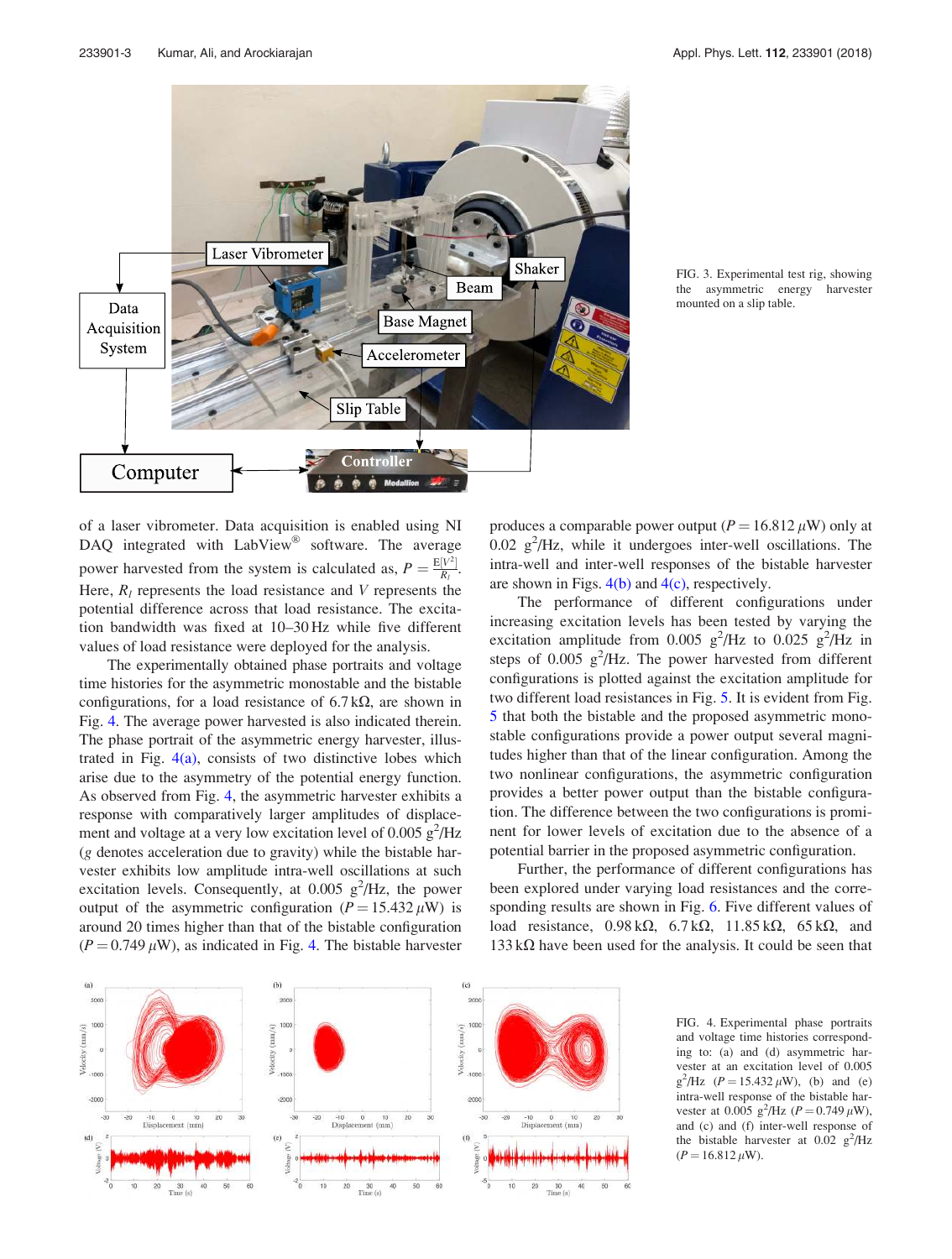

the asymmetric monostable harvester consistently outperforms the bistable and the linear harvesters for various values of the load resistances considered. Further, the power harvested from all the three different configurations is maximum at a load resistance of  $11.85 \text{ k}\Omega$  among the various values of resistances considered.

Yet another crucial, but generally overlooked aspect in energy harvesting is the life expectancy of the harvester. The lifetime of the piezoelectric transducer reduces with increase in the strain it is subjected to. $^{28,29}$  The strain in the piezoelectric transducer can be calculated from the tip displacement of the harvester by assuming a suitable deformation profile for the beam. We assume, $26$ 

$$
\phi(x) = 1 - \cos\left(\frac{\pi x}{2L}\right),\tag{5}
$$

where  $L$  is the length of the beam. Hence, the displacement at any point in the beam can be related to the tip displacement as follows,

$$
w_p(x,t) = w(t) \left( 1 - \cos\left(\frac{\pi x}{2L}\right) \right).
$$
 (6)

Strain at any point in the beam can be calculated as,

$$
\epsilon_x(z, x, t) = z \frac{\partial^2 w_p}{\partial x^2} = zw(t) \frac{\pi^2}{4L^2} \cos\left(\frac{\pi x}{2L}\right),\tag{7}
$$

where z represents the distance from the neutral axis of the beam.



FIG. 6. Variation in the power harvested for different configurations with respect to the load resistance at an excitation level of  $0.02$   $g^2$ /Hz.

FIG. 5. Variation in the power harvested (represented as solid lines) and the strain level (represented as dashed lines) for different configurations with respect to the excitation amplitude for load resistances of (a)  $6.7 \text{ k}\Omega$  and (b)  $11.85 k\Omega$ .

In a unimorph cantilever type piezoelectric energy harvester, the maximum strain in the piezoelectric transducer occurs at the outermost fiber at the fixed end of the beam. Hence, substituting  $x = 0$  and  $z = \frac{E_b A_b(t_p + t_b)}{2(F_b A_b + F_a A_b)}$  $\frac{E_b A_b (t_p + t_b)}{2(E_b A_b + E_p A_p)}$  in Eq. (7), we get,

$$
\epsilon_{max}(t) = \frac{\pi^2 E_b A_b(t_p + t_b)}{8L^2(E_b A_b + E_p A_p)} w(t).
$$
 (8)

As the base excitation provided to the beam,  $f(t)$  is a random process, the tip displacement of the beam  $w(t)$  and consequently, the maximum strain in the piezoelectric transducer  $\epsilon_{max}(t)$  are also random processes. Hence, we use the second raw moment of the maximum strain,  $E[\epsilon_{max}^2]$  as a measure to quantitatively compare the maximum strain levels among the different configurations of the harvester, which is given as,

$$
E\left[\epsilon_{max}^2\right] = \left(\frac{\pi^2 E_b A_b(t_p + t_b)}{8L^2(E_b A_b + E_p A_p)}\right)^2 E[w^2].\tag{9}
$$

The bistable configuration (when undergoing intra-well oscillations) and the asymmetric configuration generally have a non-zero mean displacement response. The use of a central moment would ignore the effect of the strain resulting from this non-zero mean displacement. Instead, the second raw moment is used to accurately capture the strain levels undergone by the transducer.

In Fig. 5, the strain levels ( $E[\epsilon_{max}^2]$ ) for the linear, bistable and the asymmetric monostable configurations are also displayed alongside the power harvested. For similar levels of excitation, the asymmetric monostable configuration undergoes strain levels that are comparable to that of the linear configuration while the strain levels in the bistable configuration are twice than that of the former. Thus, the proposed asymmetric configuration combines the advantages of both the linear and the bistable configurations by providing a high power output while exhibiting lower strain levels. The lower strain levels mitigate the fatigue damage taken by the piezoelectric transducer and prolong the life of the harvester.<sup>2</sup>

In summary, this letter explores the benefits offered by an asymmetric monostable potential function in piezoelectric energy harvesting under low amplitude broadband excitations. The key advantages of the proposed configuration are twofold. First, the asymmetric monostable potential function offsets the need for overcoming a potential barrier that generally appears in a bistable configuration, providing a better power output for very low levels of excitation. Second, it is observed from the experiments that for the same level of excitation, the asymmetric configuration undergoes significantly lower strain